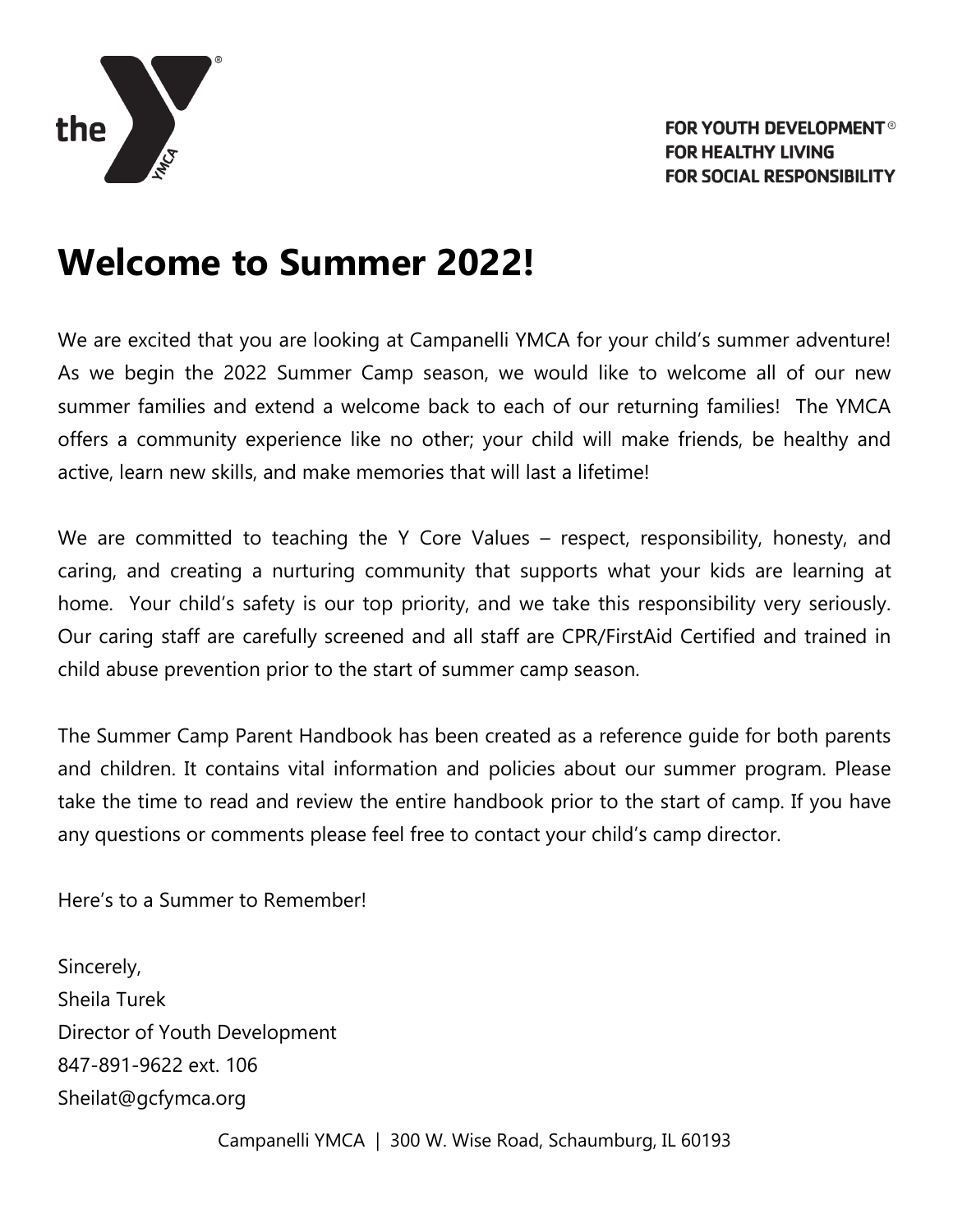# **DAY CAMP STAFF**

Our staff is selected on the basis of experience and education, ability to relate to children, sensitivity to children's individual needs, and recreational skills. Most staff are college-age and participate in an intense training, team building, and program development that helps teach the policies, procedures, and core values of the Campanelli YMCA Day Camp Program based on Y of the USA standards.

Camp Directors are full-time, year round management staff of the YMCA. They have extensive work and educational background in child care/education.

Site Directors are seasonal staff who oversee the daily operations of each of our day camps. The majority of these staff have experience working with children and many are working towards a degree in education. These individuals are always on site, visible and active in their specific camps at all times.

# **YMCA CHARACTER DEVELOPMENT**

The Campanelli YMCA is committed to developing the spirit, mind, and body of all persons in a positive, healthy, family-oriented environment through quality leadership, programs, and facilities. The YMCA mission comes to life through the emphasis of four core character values: Caring, Honesty, Respect, and Responsibility. To help make this summer a positive experience for your camper, discuss with your child what they are learning and experiencing, and how they and your family can display these values and qualities with others.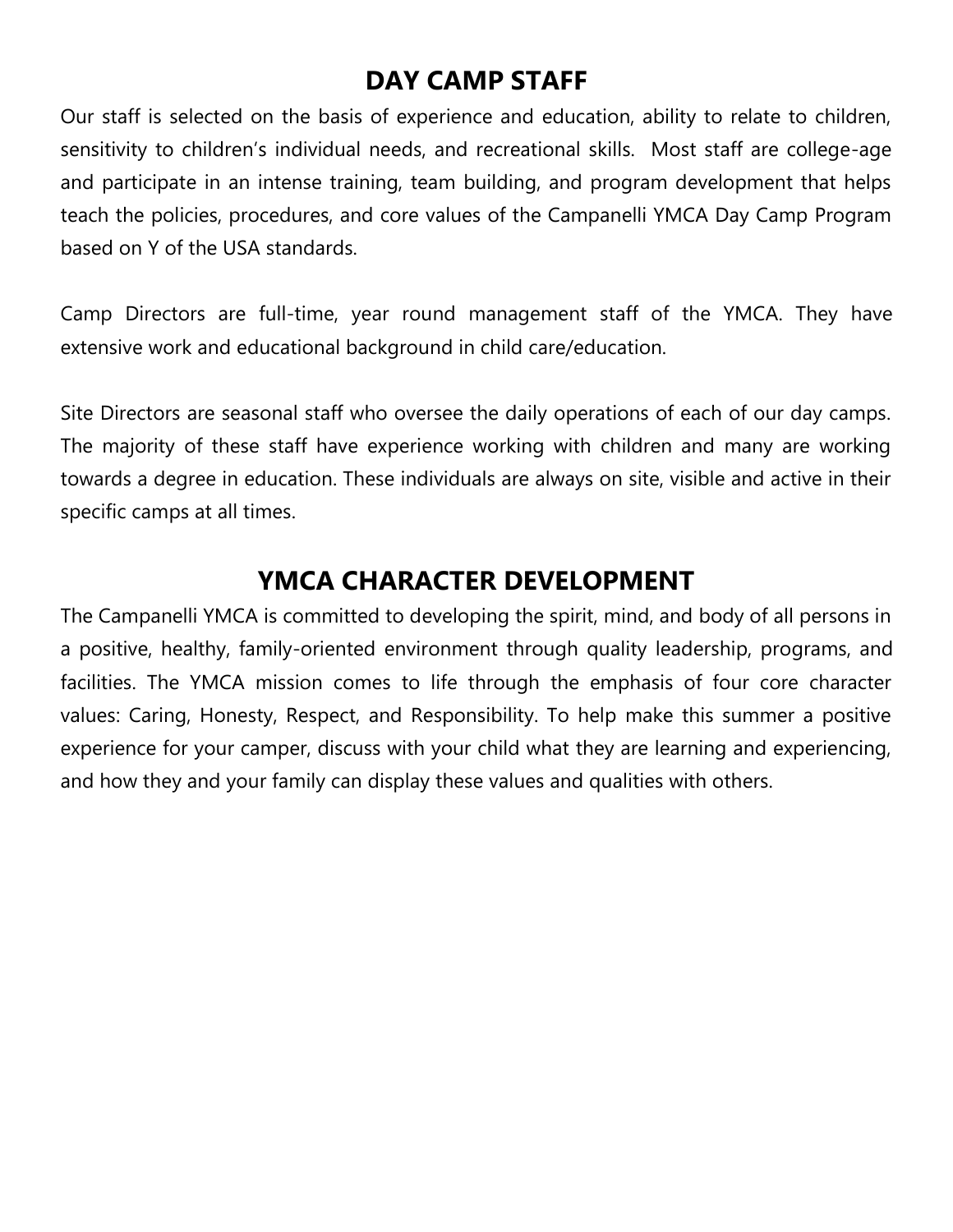# BILLING INFORMATION

#### Camp Payment Schedule

| Week#           | Week of   | Due Date   |
|-----------------|-----------|------------|
| Week 1:         | 6/01/2022 | 5/16/2022  |
| Week 2:         | 6/6/2022  | 5/23/2022  |
| Week 3:         | 6/13/2022 | 05/30/2022 |
| Week $4$ :      | 6/20/2022 | 06/06/2022 |
| Week 5:         | 6/27/2022 | 6/13/2022  |
| Week 6:         | 7/05/2022 | 06/20/2022 |
| Week $7:$       | 7/11/2022 | 06/27/2022 |
| Week 8:         | 7/18/2022 | 07/04/2022 |
| Week 9:         | 7/25/2022 | 07/11/2022 |
| <b>Week 10:</b> | 8/1/2022  | 07/18/2022 |
| <b>Week 11:</b> | 8/5/2022  | 07/25/2022 |

#### **Camp Fees**

Camp fees are due two weeks in advance of each registered session. Please refer to the above schedule for specific dates.

#### **Late Payments**

The YMCA reserves the right to suspend services if payment is not received prior to your campers week. For payments not receive by the due date, parents/guardians will be charged a \$30 late free in addition to the outstanding balance.

#### **Weekly Deposits**

A \$ 50 non-refundable weekly deposit is due at the time of registration to reserve your child's participation for each registered camp session.

#### **Automatic Payments**

The YMCA will automatically debit your account or credit card two weeks in advance of each registered camp session, according to the schedule listed above.. A \$30 late fee will be charged for any payments that are returned.

#### **Session Changes**

A 14 day notice is required to change any camp days or camp sessions I order to receive a credit or refund. No credits or refunds will be issued for changed requested less than 14 days in advance.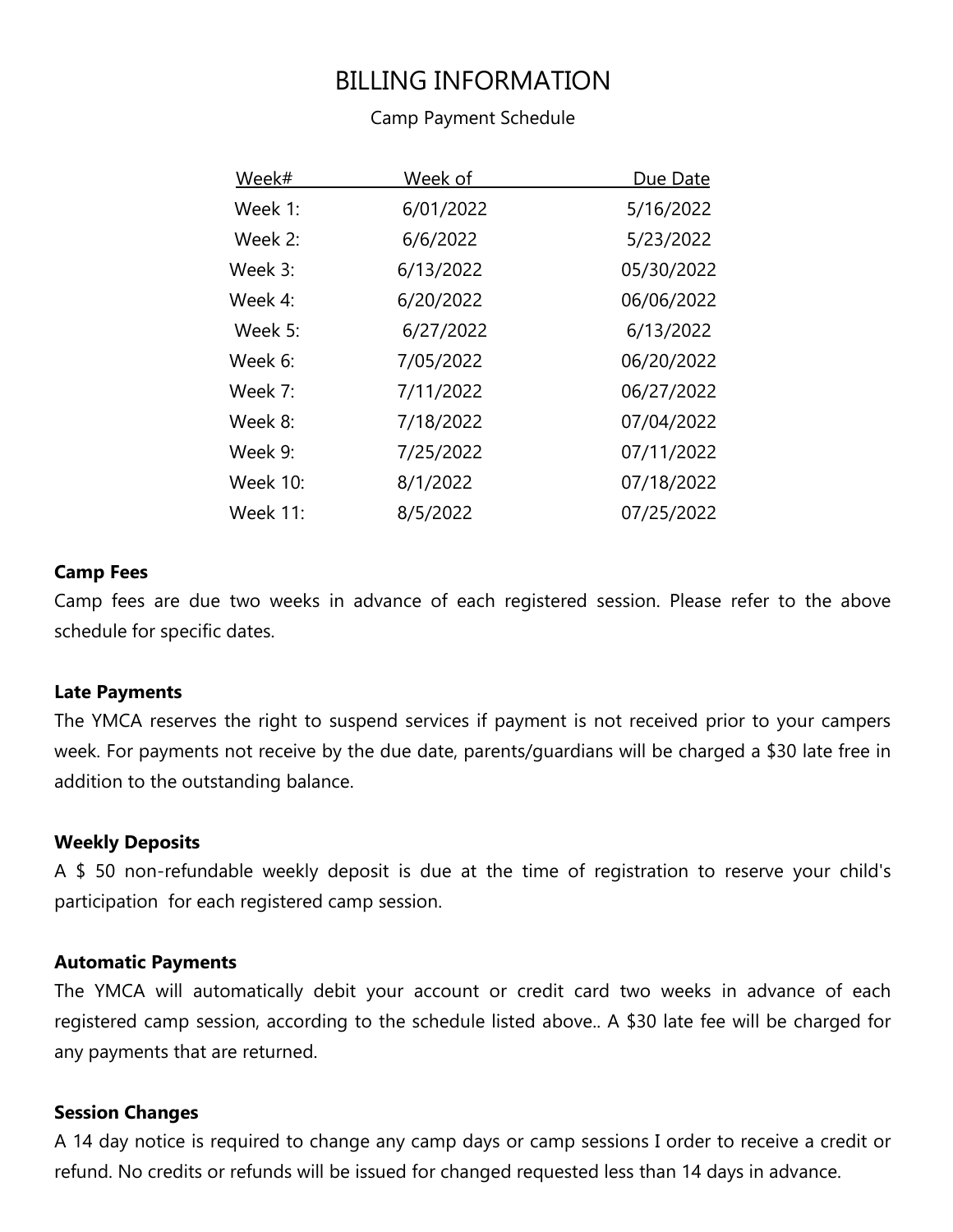# **PRESCHOOL CAMPS | WEEKS/THEMES/FIELD TRIPS**

Parents Please Note: A copy of your child's birth certificate and most current immunization records are required to start camp. This documentation is required for all state-licensed preschools.

Several field trips are scheduled throughout the summer and take place during camp hours. A reminder flyer will be sent home giving specific details about each trip and what preparations need to be made. On field trip days we request the following:

Arrive to camp no later than 8:30 AM on field trip days. If the bus has left before you arrive at camp, we cannot accept your child that day. All summer camp staff will be out of the building and working the field trip. Children will return by 4:00 PM from field trips unless otherwise specified.

Campers should wear their camp t-shirts on all field trips.

Camper field trip lunches must be 100% disposable.

DO NOT SEND MONEY WITH YOUR CHILD. We do not provide opportunities for purchases, and we cannot be responsible for loss or theft.

In the case of inclement weather (too hot or rainy), the field trip may be cancelled. The YMCA will make every effort to reschedule the trip at a later date. Parents will be notified of the cancelled trip as soon as possible. Alternate activities will be provided for the children.

| Week           | Date                | Theme            | Week            | <b>Field Trip Location</b>   |
|----------------|---------------------|------------------|-----------------|------------------------------|
| 1              | June 1 - June 3     | Friendship Week  |                 | Stuffed Animal Workshop at Y |
| $\overline{2}$ | June 6 - June 10    | Storytime        | $\overline{c}$  | Magic Show at the Y          |
| 3              | June 13 - June 17   | Superheroes      | 3               | Tie Dye at the Y             |
| 4              | June 20 - June 24   | <b>Dinosaurs</b> | 4               | Movie Theater                |
| 5              | June 27 - July 1    | Hawaiian         | 5               | Dance Party and Games at Y   |
| 6              | *July 5 - July 8    | Safari           | 6               | <b>Brookfield Zoo</b>        |
| $\overline{7}$ | July 11 - July 15   | Splash Week      | $\overline{7}$  | Sprinkler Park               |
| 8              | July 18 - July 22   | Science          | 8               | Bubble Party at Y            |
| 9              | July 25- July 29    | Under the Sea    | 9               | <b>Pirates Cove</b>          |
| 10             | August 1 - August 5 | Creativity       | 10 <sup>°</sup> | Art Fuzd                     |
| 11             | August 8 - 12       | Olympics         | 11              | Carnival Day at the Y        |

FIELD TRIPS FOR DISCOVERY AND EXPLORERS CAMP

\*Camp WILL NOT BE IN SESSION Monday, July 4th due to the holiday.

CAMP HOURS ARE FROM 9:00 AM UNTIL 4:00 PM

EXTENDED AM & PM CARE HOURS ARE AVAILABLE FOR ADDITIONAL FEES.

AM CARE: 7:00 AM - 9:00 AM | PM CARE: 4:00 PM - 6:00 PM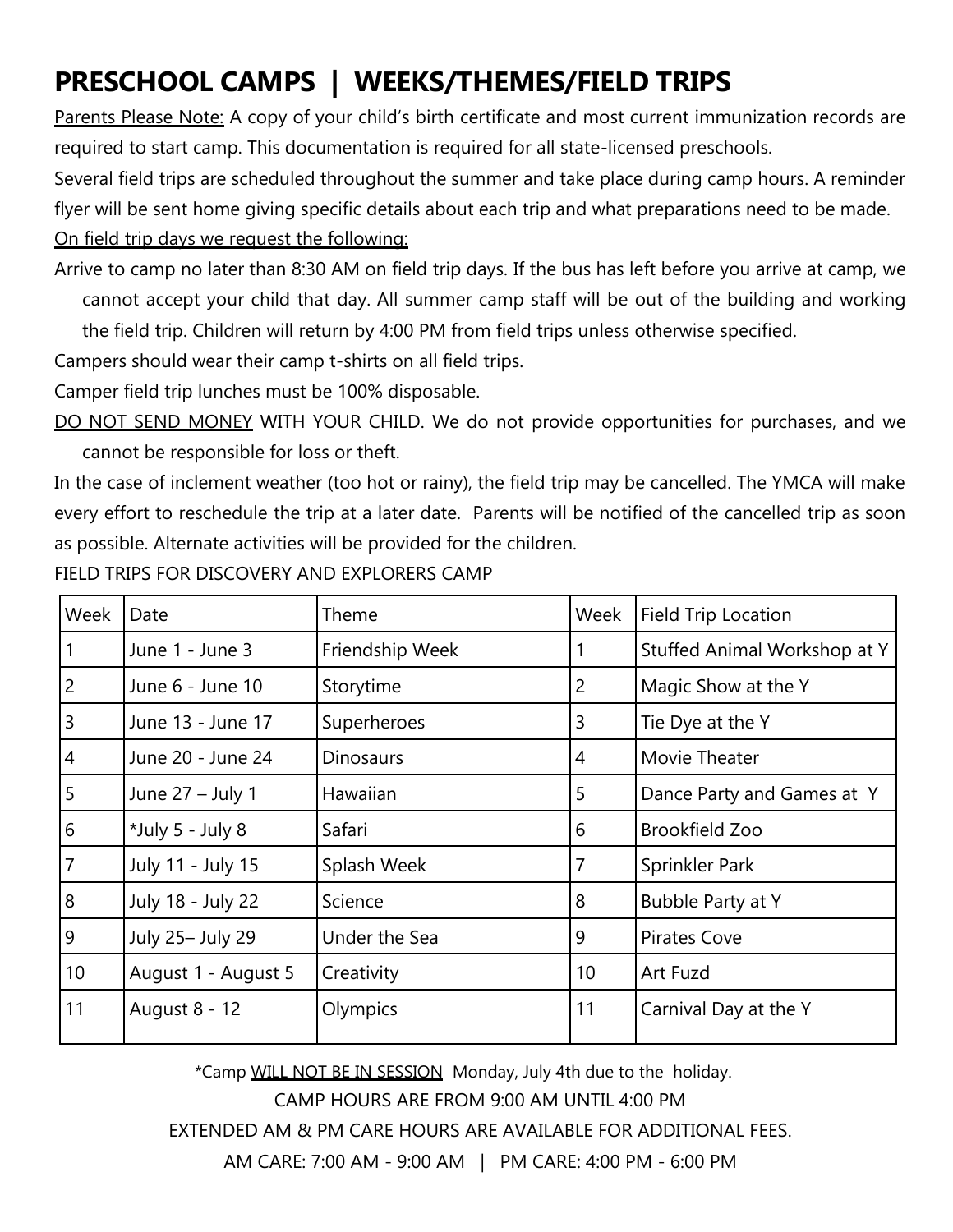# **CAMPANELLI YMCA CAMPS (1st-9th Grades) WEEKS/THEMES/FIELD TRIPS**

Several field trips are scheduled throughout the summer and take place during camp hours. A reminder flyer will be sent home giving specific details about each trip and what preparations need to be made. On field trip days we request the following:

Arrive to camp no later than 8:30 AM on field trip days. If the bus has left before you arrive at camp, we cannot accept your child that day. All summer camp staff will be out of the building and working the field trip. Children will return by 4:00 PM from field trips unless otherwise specified.

Campers should wear their camp t-shirts on all field trips.

Camper field trip lunches must be 100% disposable.

DO NOT SEND MONEY WITH YOUR CHILD. We do not provide opportunities for purchases, and we cannot be responsible for loss or theft.

In the case of inclement weather (too hot or rainy), the field trip may be cancelled. The YMCA will make every effort to reschedule the trip at a later date. Parents will be notified of the cancelled trip as soon as possible. Alternate activities will be provided for the children.

| Week           | Date                | Theme                  | Week           | <b>Field Trip Location</b>   |
|----------------|---------------------|------------------------|----------------|------------------------------|
|                | June 1 - June 3     | Friendship Week        |                | Stuffed Animal Workshop at Y |
| $\overline{c}$ | June 6 - June 10    | <b>Creativity Week</b> | $\overline{2}$ | Magic Show at Y              |
| 3              | June 13 - June 17   | Space                  | 3              | Sky Zone                     |
| 4              | June 20 - June 24   | Rockin' the Decades    | 4              | Movie Theater                |
| 5              | June 27 - July 1    | Hawaiian               | 5              | Dance Party & Games at Y     |
| 6              | *July 5 - July 8    | Safari                 | 6              | Brookfield Zoo               |
| $\overline{7}$ | July 11 - July 15   | Splash week            | 7              | <b>Bartlett Water Park</b>   |
| 8              | July 18 - July 22   | <b>STEAM Week</b>      | 8              | Bubble Party at the Y        |
| 9              | July 25- July 29    | <b>Sports Teams</b>    | 9              | Kane County Cougars Baseball |
| 10             | August 1 - August 5 | Superheroes            | 10             | <b>Cantigny Park</b>         |
| 11             | August 8 - 12       | Olympics               | 11             | Carnival Day at the Y        |

FIELD TRIPS FOR CAMPANELLI CAMP (Entering 1st-Entering 9th)

\*Camp WILL NOT BE IN SESSION Monday, July 4th due to the holiday. CAMP HOURS ARE FROM 9:00 AM UNTIL 4:00 PM EXTENDED AM & PM CARE HOURS ARE AVAILABLE FOR ADDITIONAL FEES. AM CARE: 7:00 AM - 9:00 AM | PM CARE: 4:00 PM - 6:00 PM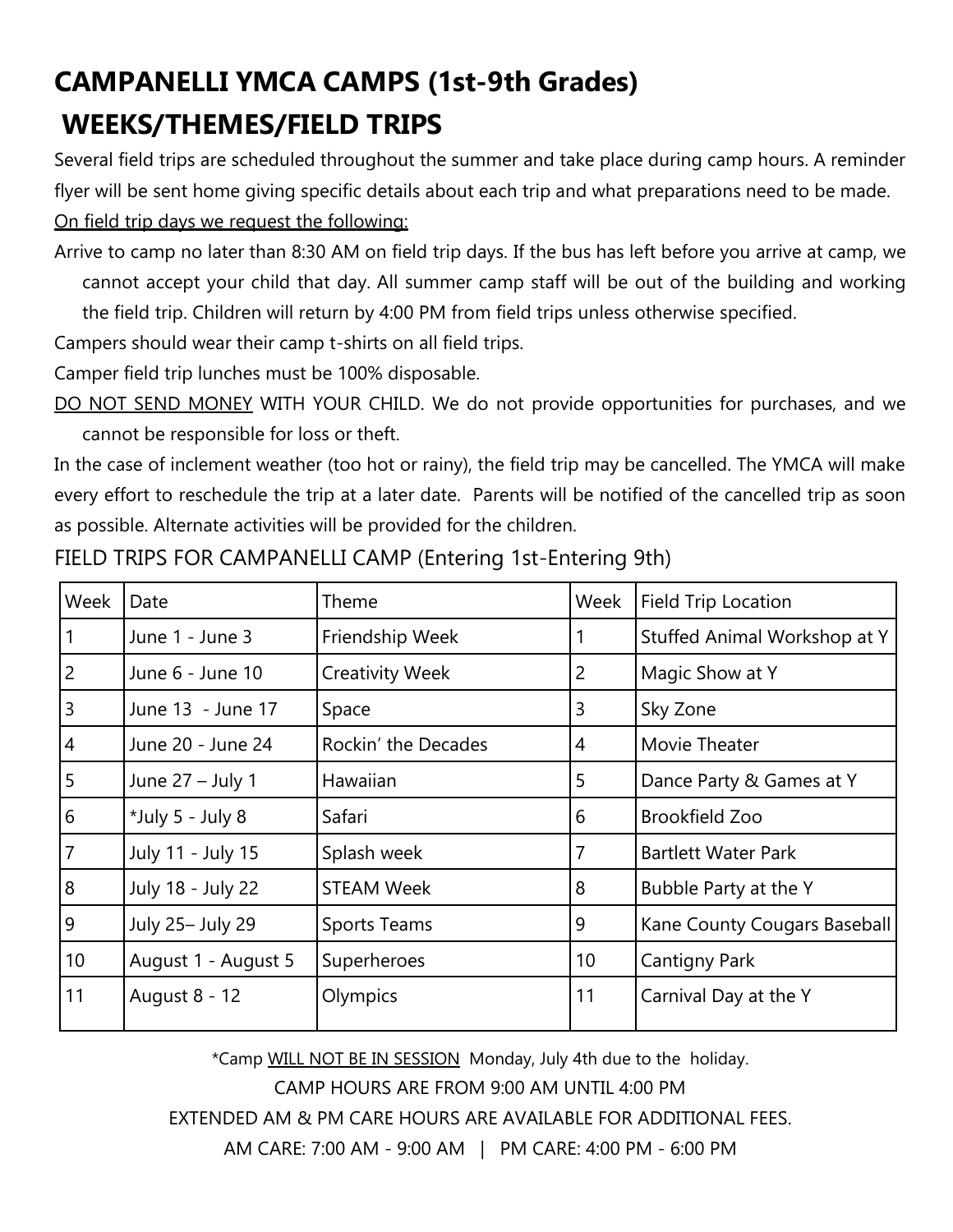# **SPORTS CAMP| WEEKS/THEMES/FIELD TRIPS WEEKS/THEMES/FIELD TRIPS**

Several field trips are scheduled throughout the summer and take place during camp hours. A reminder flyer will be sent home giving specific details about each trip and what preparations need to be made. On field trip days we request the following:

Arrive to camp no later than 8:30 AM on field trip days. If the bus has left before you arrive at camp, we cannot accept your child that day. All summer camp staff will be out of the building and working the field trip. Children will return by 4:00 PM from field trips unless otherwise specified.

Campers should wear their camp t-shirts on all field trips.

Camper field trip lunches must be 100% disposable.

DO NOT SEND MONEY WITH YOUR CHILD. We do not provide opportunities for purchases, and we cannot be responsible for loss or theft.

In the case of inclement weather (too hot or rainy), the field trip may be cancelled. The YMCA will make every effort to reschedule the trip at a later date. Parents will be notified of the cancelled trip as soon as possible. Alternate activities will be provided for the children.

| Week            | Date                | Theme         | Week           | Field Trip Location            |
|-----------------|---------------------|---------------|----------------|--------------------------------|
| $\vert$ 1       | June 1 - June 3     | Floor Hocky   | 1              | <b>Stuffed Animal Workshop</b> |
| $\overline{2}$  | June 6- June 10     | Basketball    | $\overline{c}$ | Magic Show at the Y            |
| $\overline{3}$  | June 13 - June 17   | Basketball    | 3              | Sky Zone                       |
| $\overline{4}$  | June 20 - June 24   | Soccer        | $\overline{4}$ | Movie Theater                  |
| $\overline{5}$  | June 27 - July 1    | Soccer        | 5              | Dance Party & Games at Y       |
| $6\overline{6}$ | July 5 - July 8     | Flag Football | 6              | <b>Brookfield Zoo</b>          |
| $\overline{7}$  | July 11 - July 15   | Flag Football | 7              | <b>Bartlett Water Park</b>     |
| $\overline{8}$  | July 18 - July 22   | Softball      | 8              | Bubble Party at Y              |
| $\overline{9}$  | July 25- July 29    | Softball      | 9              | Kane County Cougars Game       |
| 10              | August 1 - August 5 | Kickball      | 10             | <b>Cantigny Park</b>           |
| 11              | August 8-12         | Olympics      | 11             | Carnival Day at the Y          |

FIELD TRIPS FOR CAMPANELLI CAMP (Entering 1st-Entering 9th)

\*Camp WILL NOT BE IN SESSION Monday, July 4th due to the holiday. CAMP HOURS ARE FROM 9:00 AM UNTIL 4:00 PM EXTENDED AM & PM CARE HOURS ARE AVAILABLE FOR ADDITIONAL FEES. AM CARE: 7:00 AM - 9:00 AM | PM CARE: 4:00 PM - 6:00 PM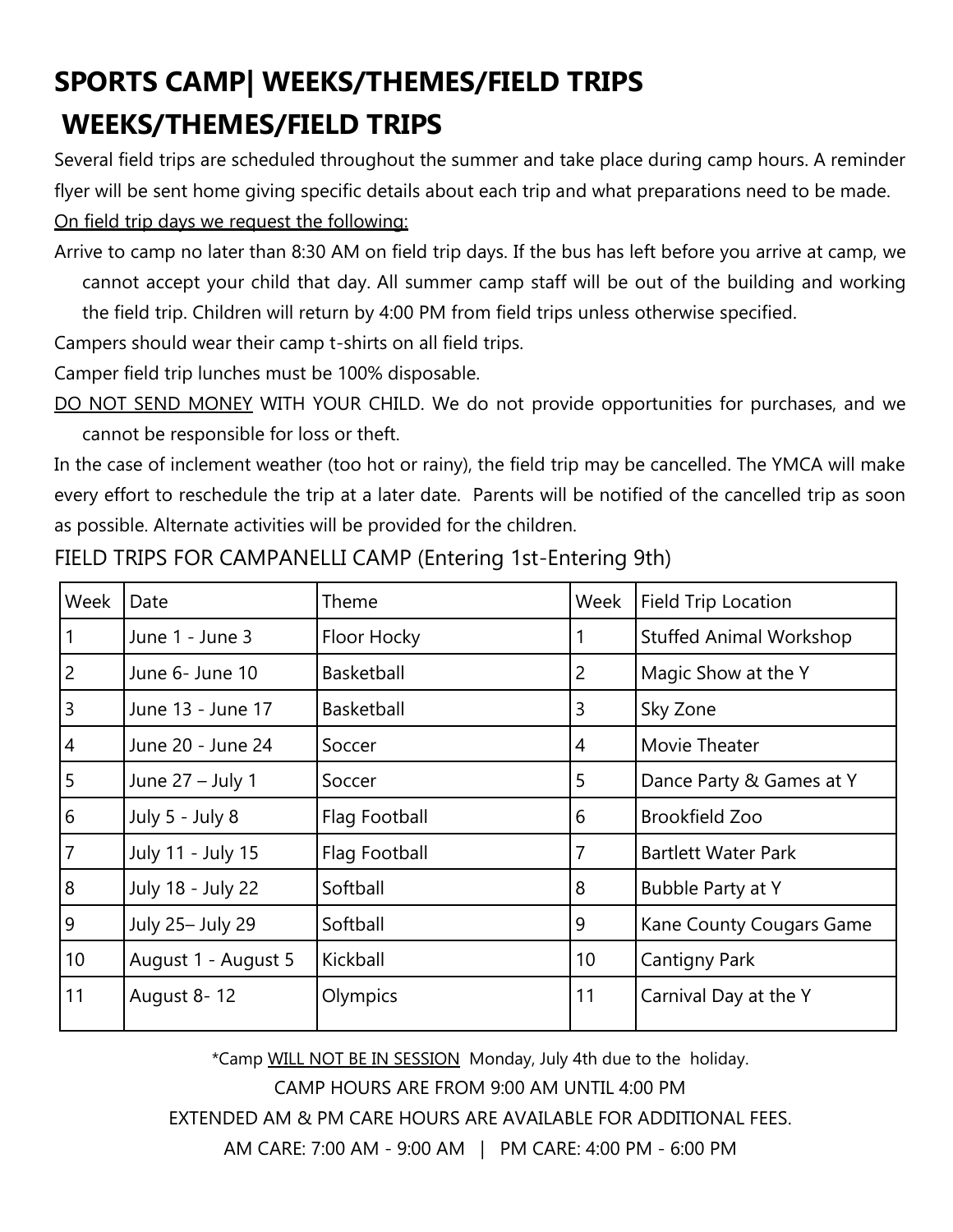# GENERAL GUIDELINES

### 1. WHAT TO BRING & WHAT NOT TO BRING TO CAMP

#### BRING TO CAMP:

- Face Mask (Optional or based on current guidance)
- Swimsuit, towel, and flip flops for pool
- 50 SPF Spray sunscreen ONLY (please apply on your child before camp)
- Gym shoes (NO SANDALS)
- Healthy lunch (insulated bag with ice packs recommended)
- 2 healthy snacks (AM & PM)
- Weather appropriate clothing/hat
- Refillable water bottle (labeled with first & last name)
- Book

DO NOT BRING TO CAMP:

- Glass containers or bottles
- Knives, guns, other weapons (or any toys resembling those items)
- Personal Items
- Electronics (including cell phones)

The YMCA is not responsible for any items lost, stolen, misplaced, or ruined. Any personal items brought from home will be collected and returned to the parent at the end of the day.

#### 2. LUNCH & SNACKS

All campers need to provide their own healthy lunch, morning snack, and afternoon snack. Personal sized coolers or insulated bags are highly recommended because **refrigeration is not available.** Soda is highly discouraged because the children will need to replenish body fluids, especially on hot summer days. Please send your child with a refillable water bottle. Kids will take frequent water breaks and we will refill water bottles throughout the day.

#### 3. ABSENCES

Please inform the Y as soon as possible if your child will be absent for illness or other reasons from camp. Parents of YMCA on-site campers should call 847.891.9622. We will need to know your child's name, the camp your child attends, and the date(s) your child will be absent. No refunds or credits will be issued for your child's absence. Illnesses extending more than one week are eligible for credit with a note from a physician.

#### 4. CLOTHING & DRESS

All campers should dress for the weather accordingly. On cold days/mornings, sweatshirts or light jackets may be necessary. YMCA Day Camps are based on the traditional "outdoor camp" experience, and your child will spend a lot of time outdoors. Camp is very active and good quality footwear is recommended. Please Note: Children will receive a camper t-shirt to wear on field trip days only.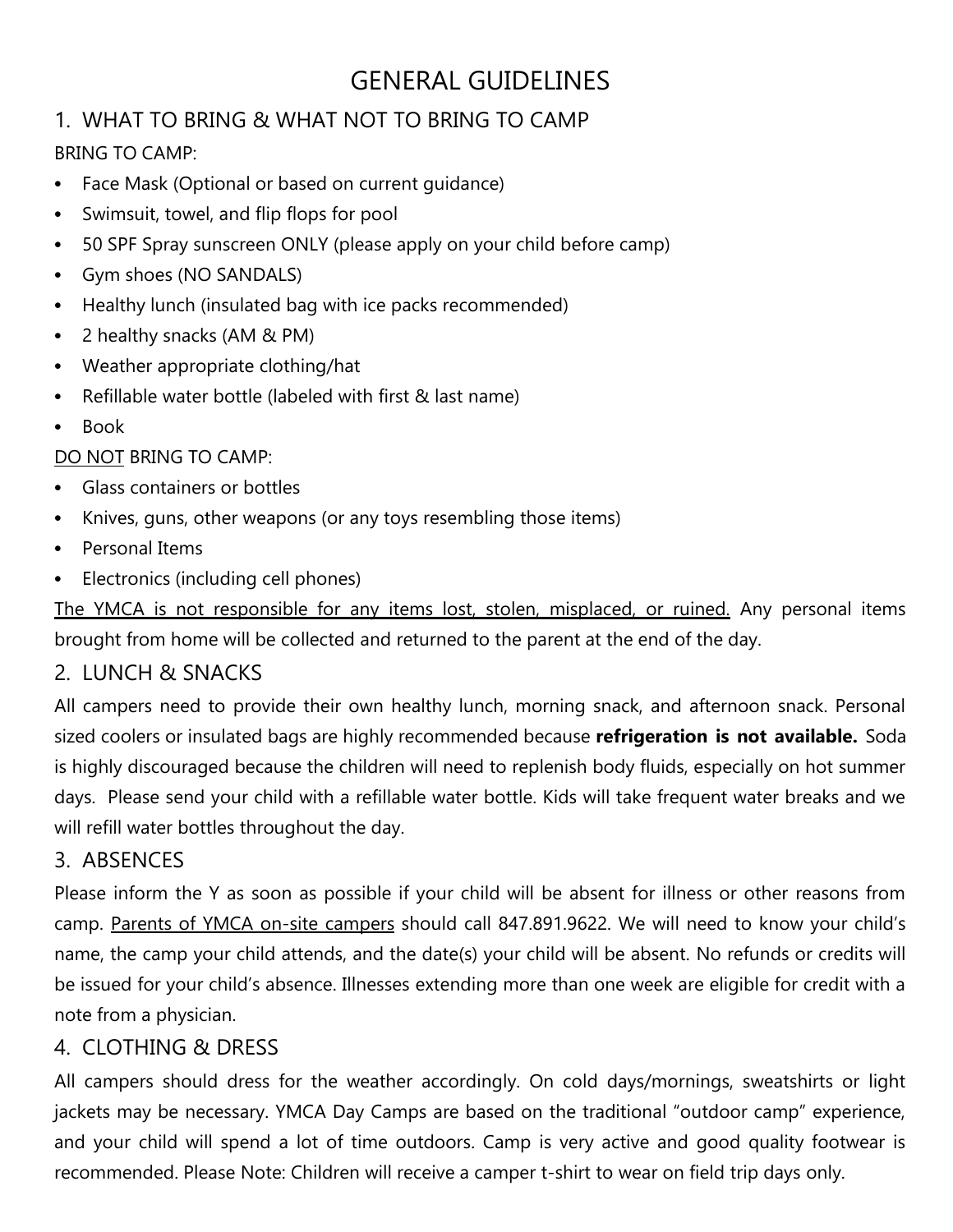#### 5. SWIM DAYS

The Campanelli Summer Day Camp (YMCA camps) will swim on Tuesday, and Friday unless a field trip has been scheduled for that particular day. Please send a swimsuit and towel in a separate bag so that other things do not get wet. Please write your child's name on suits, towels, goggles, and masks.

Counselors will swim with campers and supervise the children in the locker room. Campers are required to take a shower (with suits on) prior to swimming each day. All campers are swim tested to ensure they are placed in the appropriate depth of the pool. The YMCA provides life safety jackets please don't send any from home as they need to be American Red Cross Certified.

#### **LOST AND FOUND**

All items left behind at the end of the day will be placed in the lost and found box at your child's camp site. Valuables such as phones, I.D. cards, jewelry, etc. will be kept at the YMCA Campus Front Desk. Please see a summer camp counselor to help locate any missing items.

#### **DROP-OFF AND PICK-UP PROCEDURES**

Morning DROP-OFF

Parents are required to accompany their child to sign-in at summer camp each day. YMCA on-site camper check-in will take place near the outdoor picnic pavilion.

#### Afternoon PICK-UP

Parents are required to pick-up their child at the end of the day within the camper's designated camp area, such as camp table or the front desk of the YMCA.. Upon your arrival, please notify a Camp Counselor you are picking up your child. We consistently monitor attendance, and it is critical that each child is appropriately signed-out for the day.

lot)

YMCA Camp: Designated Camp Areas:

Discovery & Explorers Camp Indoors | YMCA's Preschool Pathfinders, Voyagers, Navigators, Sports and Teen Outdoors | near the picnic pavilion (North end of parking

Inclement Weather Drop-Off / Pick-Up Procedures

In the event of inclement weather, all camps will be held indoors. Please be prepared on these days to conduct drop-off and/or pick-up indoors. To ensure the safety of all children, staff will ask parents to provide a valid photo I.D. at the time of pick-up. Thank you for your understanding of the Y's strong commitment to keep your children safe.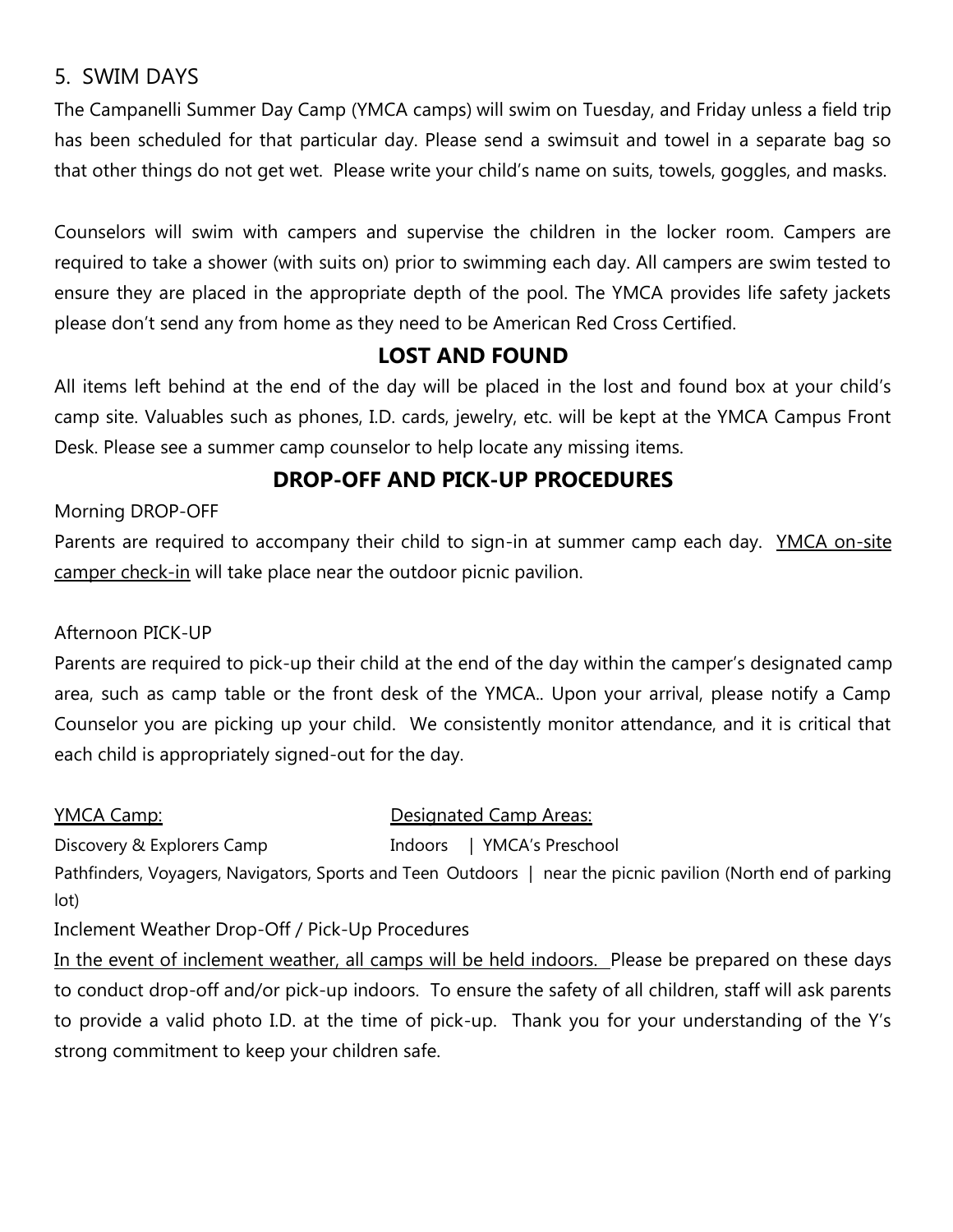# **CAMPANELLI YMCA SUMMER CAMP COVID GUILDLINES**

# **COVID-19 Health Screener Questions (If Applicable)**

The well being and safey of children at the YMCA are the YMCA's first priority. All parents are required to answer a series of health screener questions.

- 1. Fever (temperature over 100.4 degrees) ?
- 2. New Cough?
- 3. New onset of severe headache?
- 4. Shortness of breath/difficulty breathing?
- 5. Vomiting or Diarrhea?
- 6. Sore throat?
- 7. New loss of taste or smell?
- 8. Fatigue from unknown cause?
- 9. Muscle or body aches from unknown cause?

### **Self-Isolation Requirements**

Children who do not pass the screener or who develop a fever or symptoms during the program will be asked to be picked up by parent within the hour and will requires a negative COVID-19 test to return to the program. Children should self-isolate at home until they receive their testing results.

If a child has been diagnosed with COVID-19 they are required to self isolate at home for a minimum of 10 days, per Illinois Department of Public Health.

If a positive case is detected within our program, all children within that cohort, and any other children who may have had contact with the positive case, will be required to self isolate at home for 10 days if they test positive 4 days after exposure and should seek advice from a medical professional.

## **Parent Communication (COVID-19)**

As a childcare program providing care during a pandemic, we rely on the communication of all our families to keep everyone safe. It is required that parents notify the Camp Director if someone has tested positive for COVID-19 in their home, or if their child has been in close contact with a positive case.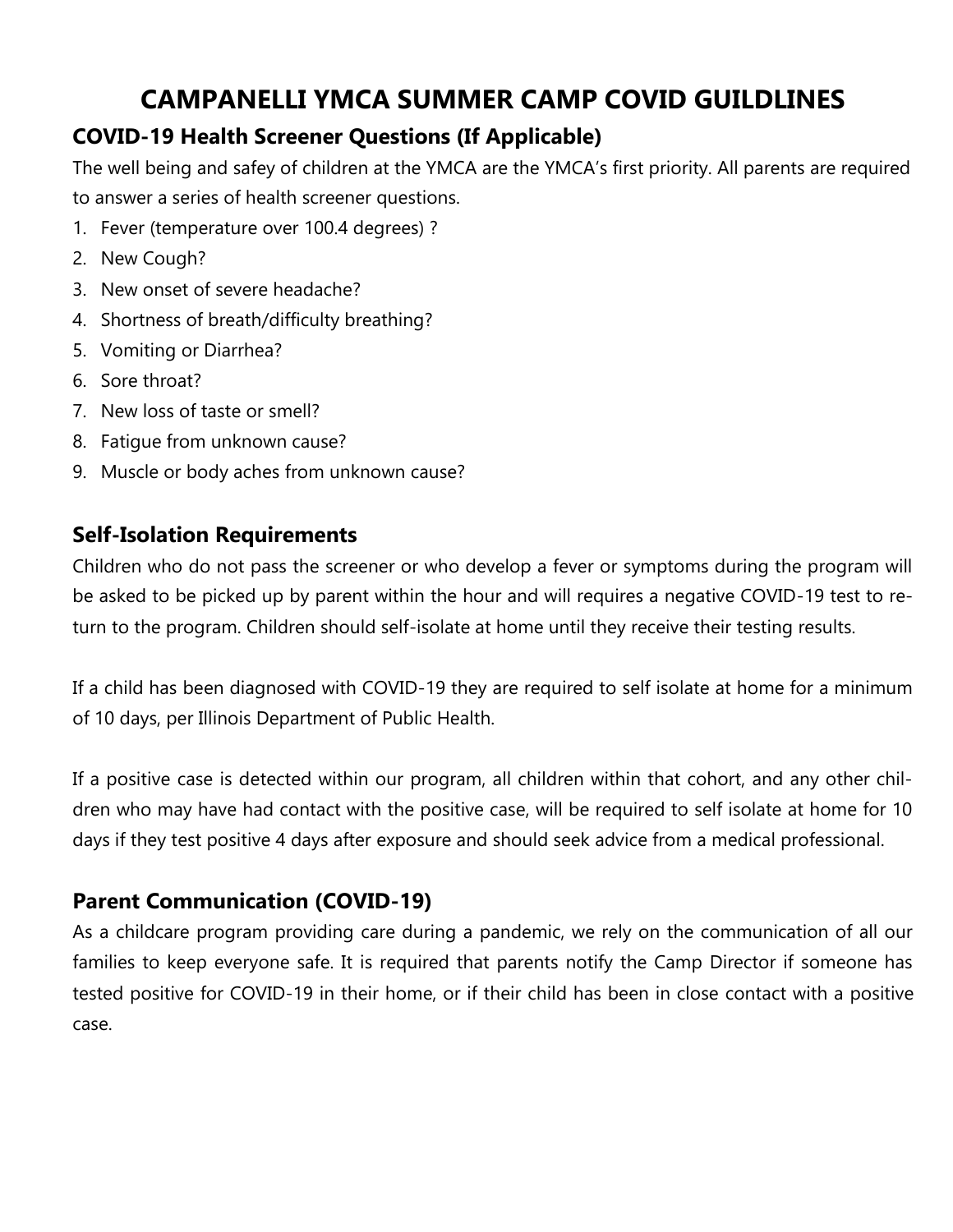# **Cleaning/Sanitation/Safety**

#### **Handwashing/Sanitizer**

All children are required to wash their hands with soap and water or use hand sanitizer before entering the program. Proper and frequent hand-washing procedures are required throughout the day and are enforced by camp staff.

#### **Face Masks**

### **At this time, face masks are optional, should IDPH or CDC Guidelines change then we will follow the information below.**

All children are required to wear a face mask when indoors, except when eating or drinking. Children are not required to wear a face mask outdoors as long as social distancing is maintained. Please make sure your child has a well-fitting mask that can be washed daily to reduce the spread of germs. We also recommend that parents keep a "spare" mask in their backpacks in case one is broken or lost, Staff are required to wear face masks at all times.

### **Water Bottles**

Children participating in the in the YMCA Summer Camp must bring a labeled water bottle each day. Staff will assist in refilling water bottles as needed.

#### **Social Distancing**

#### **Should IDPH or CDC required it, we will follow social distancing guidelines below.**

Both children and staff are required to follow social distancing guidelines during the program. Seating at tables are spaced out a minimum of 6 fee apart o maintain social distancing. When playing with others, social distancing is enforced by staff and any shared materials will be sanitized between each child's use.

### **Cleaning Procedures**

Childcare staff have been trained in IDPH guidelines regarding cleaning and sanitation. All high touch areas, such as door knobs, toilet flush handles, sink handles, tables and chairs are cleaned and sanitized between uses. In addition, staff are required to clean all areas, equipment and toys at the end of the day.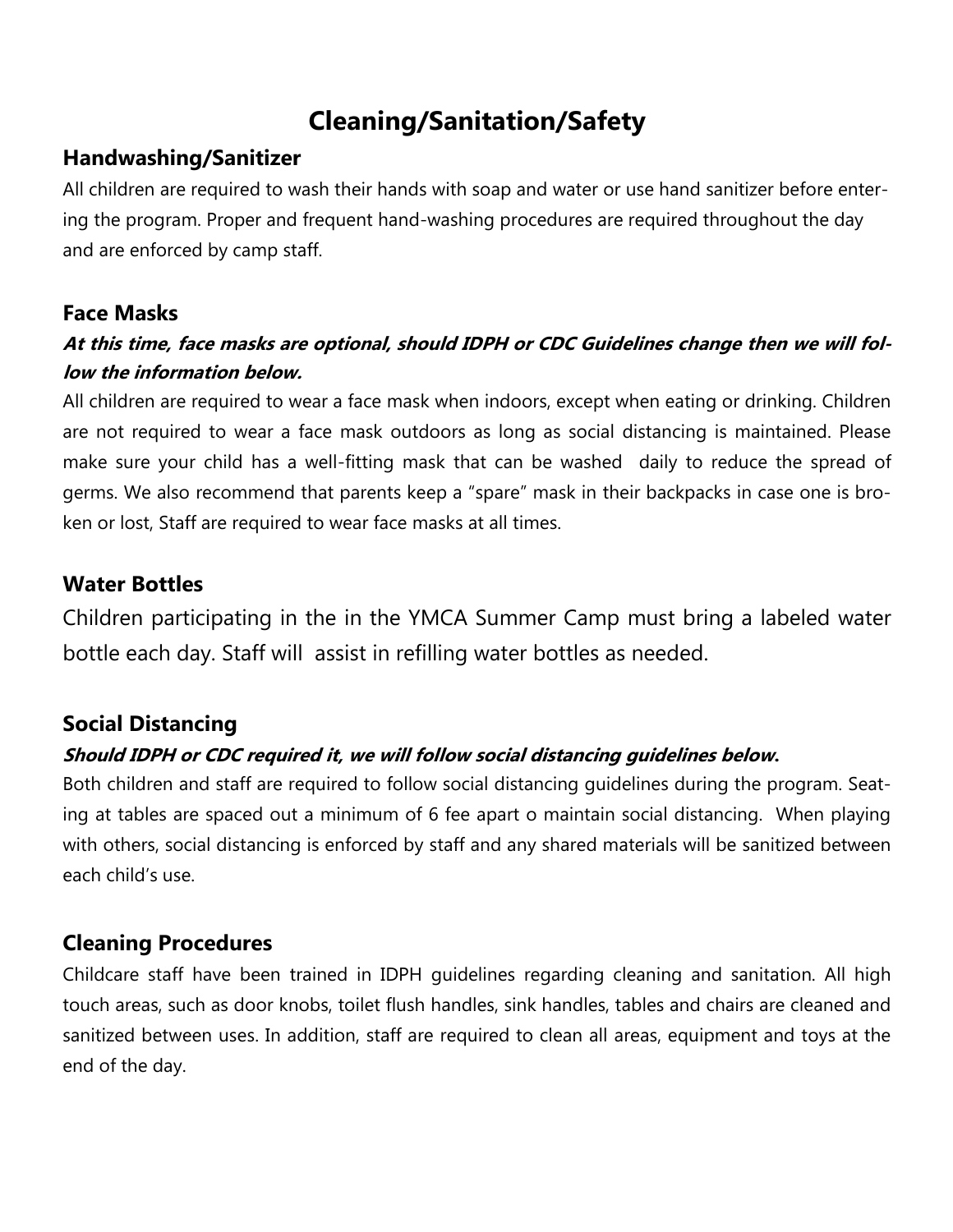# **General Safety Parking-Lot Reminders:**

- Please DRIVE WITH CAUTION throughout the parking lot.
- DO NOT leave other children unattended iny our car at pick-up or drop-off.

DO NOT leave your car engine running once you leave your car.

Please closely monitor your child when walking through the parking lot to ensure their safety.

# **Late Pick up Policy**

Summer Camp Program ends at 6:00 PM every day. If your child is not picked up by 6:00 PM, a fee of \$15 will be assessed for the first 10 minutes, and a \$1 fee for each additional minute will be incurred after that. IF YOU ARE RUNNING LATE, CONTACT YOUR CHILD'S CAMPSITE IMMEDIATELY.

# **BEHAVIOR MANAGEMENT POLICY**

Our policy is designed to promote self-control, self-respect, consideration of others, and socially acceptable behaviors. It is a learning process for children. The YMCA promotes a welcoming and friendly environment for all to ensure that every child perceives a positive self-image.

The YMCA has a ZERO TOLERANCE for bullying.

### **EXPECTED Behaviors include:**

- Ability to interact appropriately in group settings
- Hands and feet to yourself
- Use inside voices (soft/normal tone)
- Follow directions
- Respect the staff and others
- Respect other people and their belongings
- No name calling
- No throwing rocks, sticks, dirt, etc.

#### **UNACCEPTABLE Behaviors include:**

- Being disruptive
- Runners (children who run away from camp)
- Endangering the health or safety of children and staff
- Continuous refusal to follow rules of behavior
- Habitual use of profanity, obscenity, or racially directed comments
- Theft or damage of private property
- Leaving the site premises without permission
- Inappropriate sexual comments | verbal harassment
- Possession of any weapons
- Possession or use of illegal substances or medications (prescription or over the counter)
- Requiring consistent one-on-one care due to unacceptable behavior choices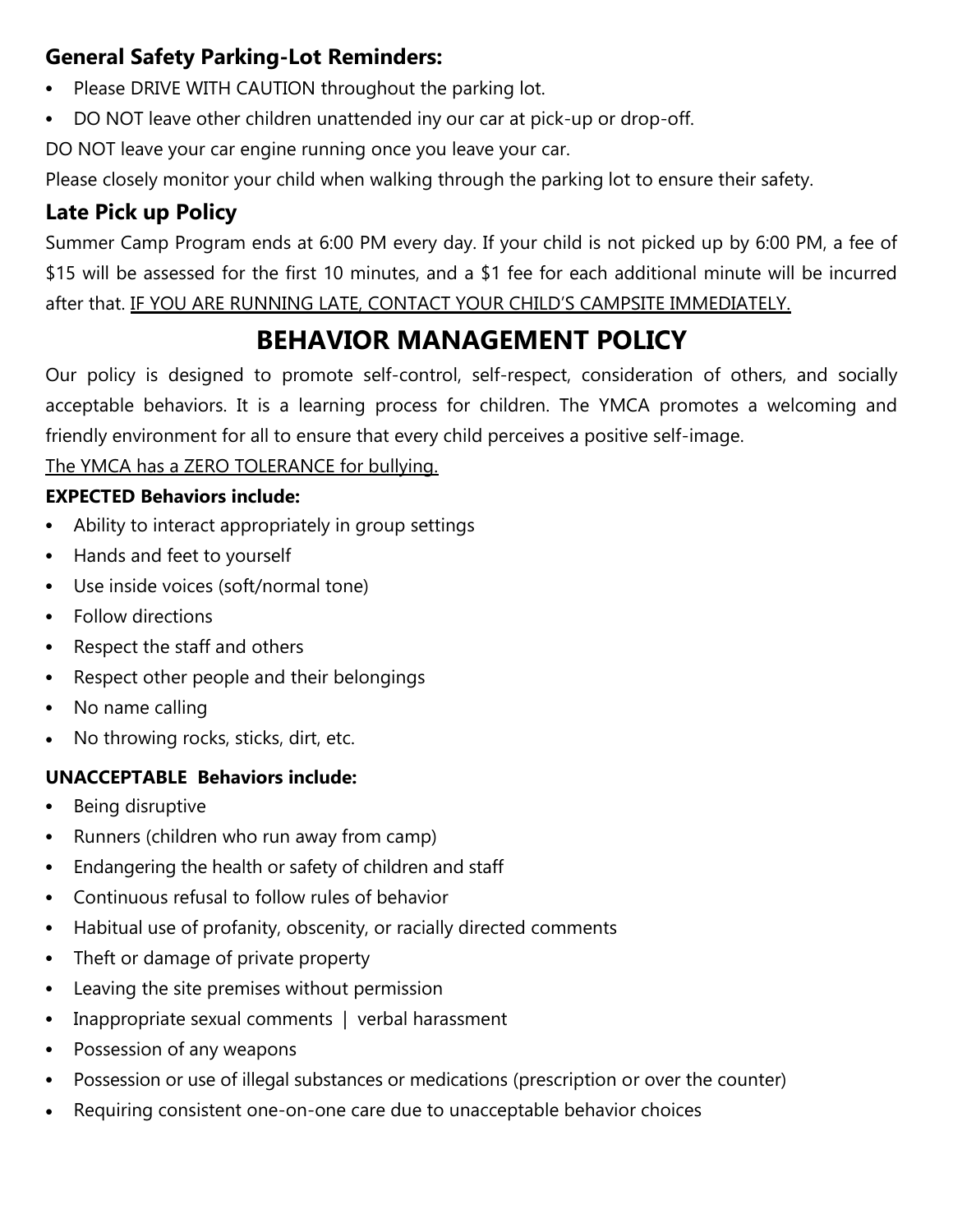### **Discipline Procedures include:**

YMCA Staff will take the steps listed below when a child displays inappropriate behavior.

- 1. Encourage positive behaviors and clearly identify the inappropriate behavior. A verbal warning will be given. Making better choices will be discussed with the child.
- 2. Incidents will be professionally documented by the staff (type of behavior, what provoked the behavior, what the staff did to modify the behavior).
- 3. Other alternatives may include: Cool off time (lasting no longer than one minute per year of age) and certain privileges may be modified.
- 4. If the behavior continues, a second verbal warning will be given with similar consequences.
- 5. If the behavior continues with a third warning, staff shall discuss the problem with managing director and parent.
- 6. Parents and staff will create a written behavior plan.
- 7. Ongoing behavioral issues will result in suspension or dis-enrollment.
- 8. Runners (children who run away from camp, or purposely run out of the building) may be disenrolled.

If the child's behavior threatens their personal safety, other children or staff, the parent/guardian will be notified and will be expected to pick-up the child within one hour. If your child is involved in an incident with others, staff will not disclose the personal names of other children to other parents. Any child who, after attempts have been made to meet the child's individual needs, demonstrates inability to benefit from group care offered by the YMCA, or whose presence is detrimental to the group, may be discharged from the program. The YMCA can provide professional referrals to other agencies/ facilities which may be better suited to meet your child's needs.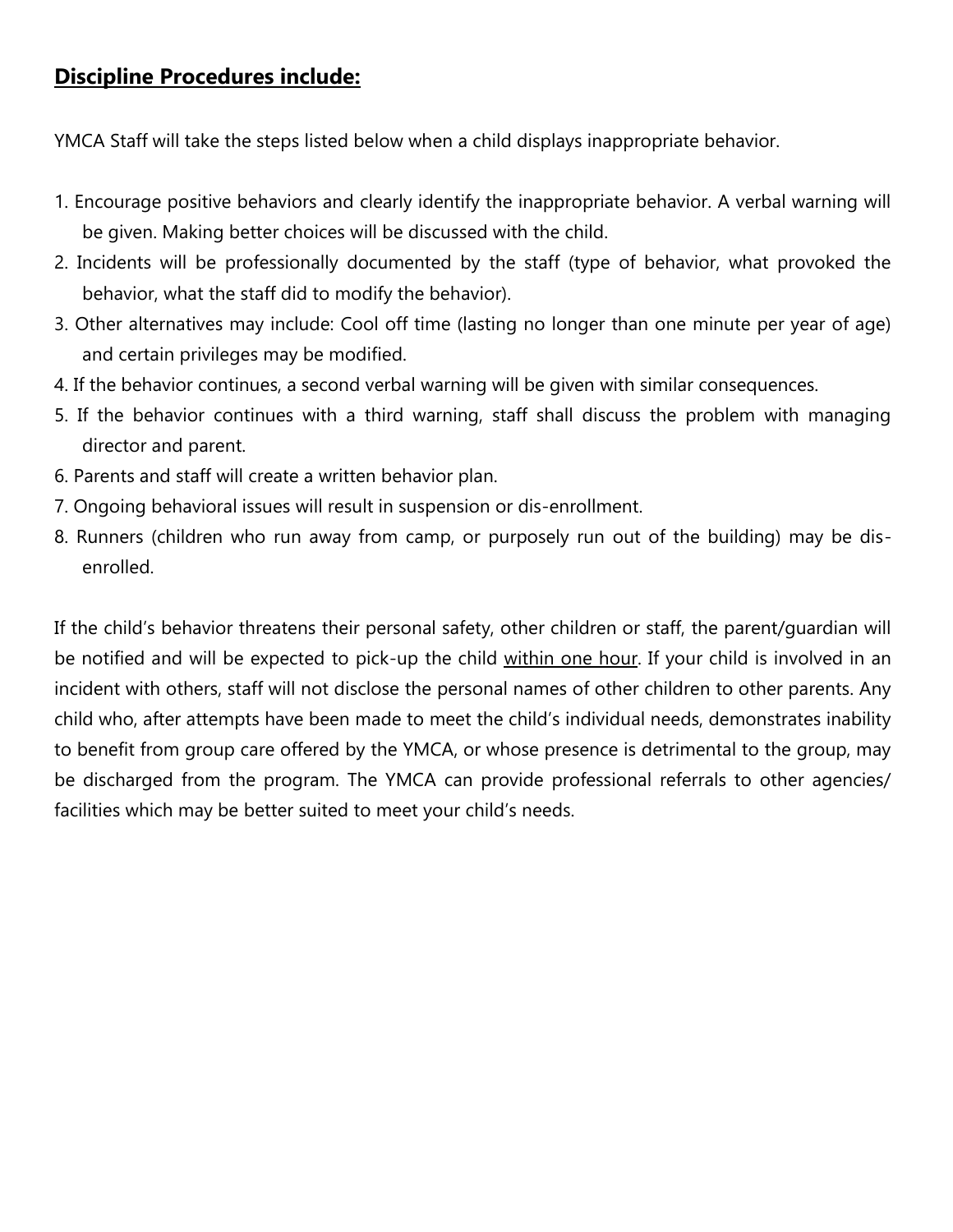# COMMUNICATION

Parent-Staff Conferences: Camp Directors are happy to discuss your child's camp experience with you! Most daily concerns can be dealt with at the time of the child's pick–up or drop–off. Parents are welcome to request a conference at any time to discuss their child's involvement in camp.

Weekly Schedules Weekly schedules will be available to parents at the sign-in table. The schedules will include upcoming themes and activities,

# RELEASE OF PERSONAL INFORMATION

The YMCA will not release, or share any personal information on the child or family. Parents will be asked to sign a Release Form to authorize the YMCA to use camp photos of children for marketing purposes at the time of registration.

# CAMERA/VIDEO POLICY

Video recorders, cameras, or other visual recording devices are not allowed on the premises without consent of YMCA Management. Please see our Front Desk staff for specific details. The Campanelli YMCA will prosecute, to the full extent of the law, anyone caught taking inappropriate pictures of another person. In addition, YMCA membership and program participation privileges will be revoked.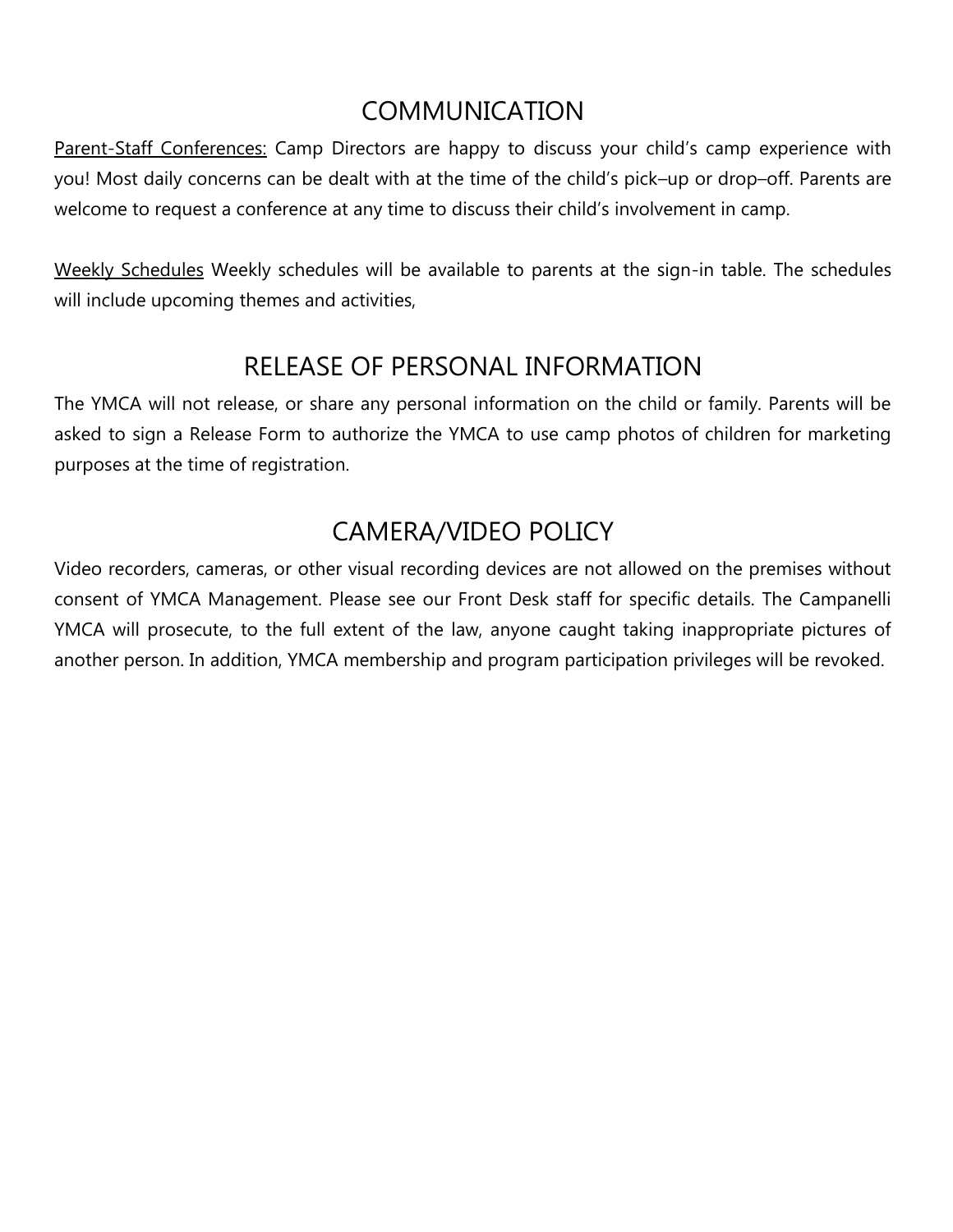#### **Preschool-Age Immunization Records**

A completed and updated immunizations record must accompany all preschool day camp registrations. The form is a state requirement for licensed preschool programs.

### **HEALTH CHECKS**

Every camper will be visually checked for general wellness each day. If your child shows any sign of illness, rash, high temperature, diarrhea, infection or any contagious disease, the parent/guardian or other authorized person will be called and required to pick up the camper within one hour.

### **EMERGENCY MEDICAL TREATMENT**

YMCA Camp Staff are trained in both CPR and First Aid. In the event a camper needs emergency medical attention, the YMCA will call local paramedics first, and then, the parent/guardian of record. If your child is transported by paramedics, a YMCA professional staff person will accompany your camper to the hospital. If an injury or illness does not appear serious, but needs immediate attention, the parent/guardian will be notified and can determine the appropriate course of action.

### **MEDICAL NEEDS**

Campers with special medical needs, or require the administration of prescription medicine during camp hours, must provide a doctor's note with specific instructions in writing prior to the camper attending camp. The medication must be in the original container, clearly labeled, with current information containing the camper's name, date, physician's name, and the dosage. A camper's asthma inhaler or epi-pen will be carried by their counselor at all times. Under no circumstances will staff administer any over the counter medications without a doctor's note. All parents are required to fill out a YMCA Medical Authorization Form.

#### **INSURANCE**

The Campanelli YMCA does not carry individual camper accident insurance. It is the responsibility of the parent/guardian to secure insurance for their child.

#### **INCLUSTION POLICY**

The YMCA fully embraces the American with Disabilities Act (ADA) and would like all special needs children to feel welcome in YMCA programs. To the extent it is **reasonably possible,** and does not inherently change the summer camp program within the limitations of non-for-profits outline in ADA, YMCA Child Care programs will provide services to children with disabilities, or any special needs child in the same manner as service are proved for other children at comparable age. YMCA child care programs are group centered programs; they dd not provide one-on-once care, except on an intermittent basis, such as the need to attend to injuries, disciplinary issues, and certain personal care needs customarily provided to all children. If a YMCA staff member determines that a special needs child requires consistent one-on-one attention, the YMCA shall immediately discuss this issue with the child's parents. Parent shall be reminded of the above policy. Together, the YMCA and parent shall attempt to work out a solution or refer the child to a more suitable program environment.